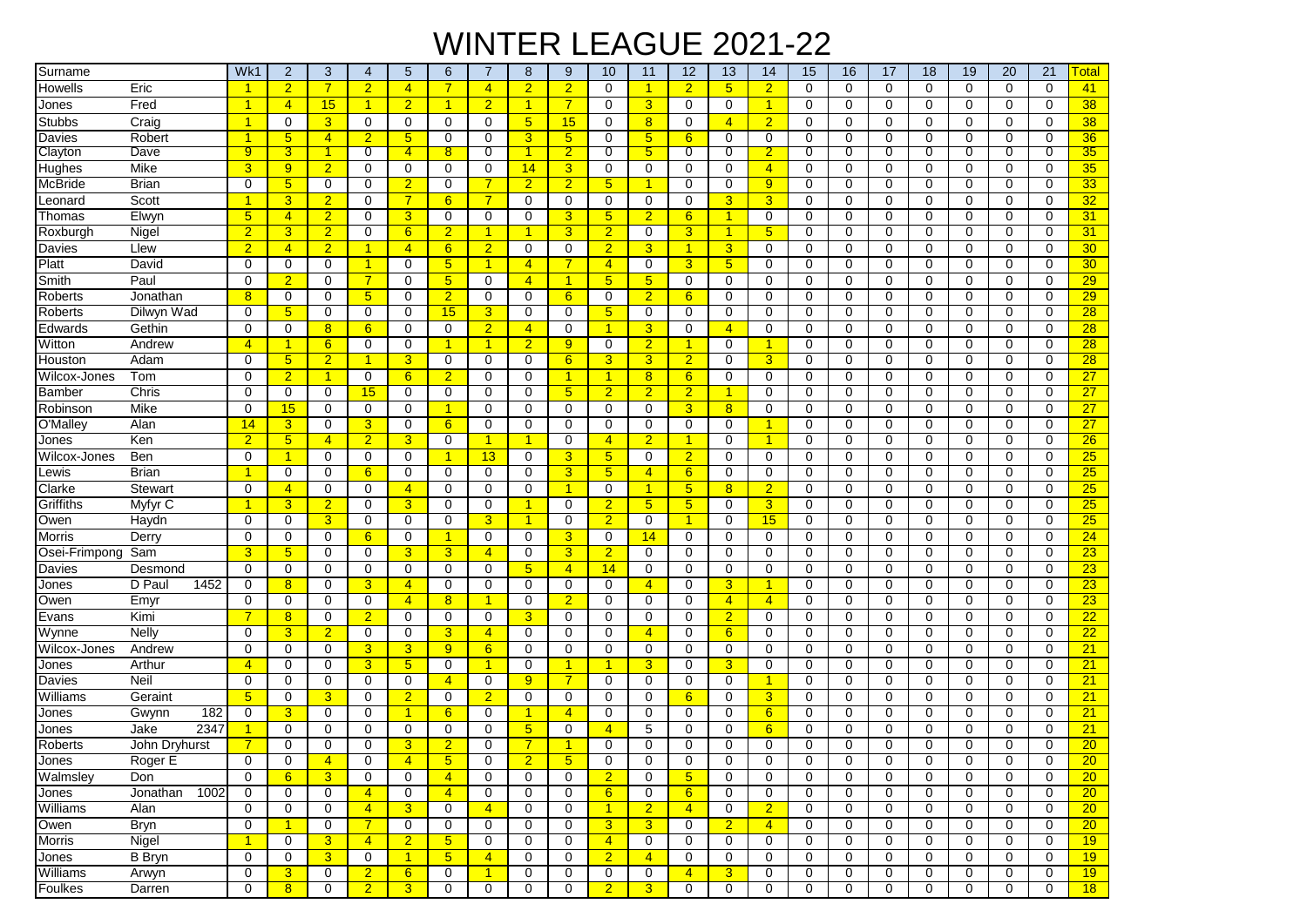| Seed             | Darren                      | $\Omega$       |                 | -1             | 0              | 0                   | $\Omega$       | 7              | $\mathbf 0$    | 5 <sup>5</sup> | 0              | 0              | $\overline{4}$ | 0              | 0              | 0           | $\mathbf 0$ | 0           | 0           | 0           | $\Omega$    | $\mathbf 0$ | 18             |
|------------------|-----------------------------|----------------|-----------------|----------------|----------------|---------------------|----------------|----------------|----------------|----------------|----------------|----------------|----------------|----------------|----------------|-------------|-------------|-------------|-------------|-------------|-------------|-------------|----------------|
| Copeman          | Jon                         | $\Omega$       | $\overline{4}$  | $\mathbf 0$    | $\overline{2}$ | $\mathbf 0$         | $\mathbf 0$    | $\mathbf 0$    | $\overline{1}$ | 6              | 0              | $\mathbf 0$    | 5              | $\mathbf 0$    | $\mathbf 0$    | $\mathbf 0$ | $\mathbf 0$ | $\mathbf 0$ | 0           | $\mathbf 0$ | $\mathbf 0$ | $\mathbf 0$ | 18             |
| Thomas           | Mike                        | $\mathbf 0$    | $\mathbf 0$     | $\mathbf 0$    | 0              | $\mathbf 0$         | 9 <sup>°</sup> | $\mathbf 0$    | $\mathbf 0$    | $\mathbf 0$    | 0              | 0              | $\mathbf 0$    | 9              | $\mathbf 0$    | 0           | 0           | 0           | 0           | $\mathbf 0$ | $\mathbf 0$ | $\mathbf 0$ | 18             |
| Williams         | Justin                      | 0              | 0               | 0              | 0              | $\mathbf 0$         | 0              | 0              | 0              | $\mathbf 0$    | 0              | 0              | 3              | 15             | 0              | 0           | 0           | $\mathbf 0$ | 0           | $\mathbf 0$ | 0           | $\mathbf 0$ | 18             |
| Phillips         | $\overline{\mathsf{Tegid}}$ | $\mathbf 0$    | $\mathbf 0$     | $\mathbf 0$    | $\Omega$       | 13                  | 0              | $\overline{4}$ | $\mathbf 0$    | $\mathbf 0$    | 0              | $\mathbf 0$    | $\mathbf 0$    | $\mathbf 0$    | $\mathbf 0$    | $\mathbf 0$ | $\mathbf 0$ | $\mathbf 0$ | 0           | $\mathbf 0$ | $\mathbf 0$ | $\mathbf 0$ | 17             |
| Jones            | David Wyn 1839              | $\mathbf 0$    | $\mathbf 0$     | 0              | $\Omega$       | $\mathbf 0$         | $\overline{4}$ | 0              | 0              | $\overline{4}$ | 3              | 0              | $\overline{4}$ | $\overline{2}$ | 0              | 0           | 0           | 0           | 0           | $\mathbf 0$ | 0           | $\mathbf 0$ | 17             |
| Roberts          | Jac                         | 0              | 0               | $\overline{2}$ | 0              | 0                   | 0              | $\overline{4}$ | 3              | 0              | $\overline{4}$ | 0              | 0              | $\overline{4}$ | 0              | 0           | 0           | 0           | 0           | 0           | 0           | 0           | 17             |
| Jones            | Elfed                       | $\mathbf 0$    | $\mathbf 0$     | $\mathbf 0$    | 0              | $\mathbf 0$         | $\overline{2}$ | 0              | $\overline{3}$ | 9              | $\mathbf{1}$   | 0              | 0              | $\mathbf 0$    | $\overline{2}$ | 0           | 0           | 0           | 0           | $\mathbf 0$ | 0           | $\mathbf 0$ | 17             |
| Roberts          | Alun                        | 0              | 0               | $\mathbf 0$    | 0              | $\Omega$            | $\Omega$       | $\Omega$       | $\Omega$       | $\mathbf 0$    | 0              | $\overline{4}$ | 10             | 1              | $\overline{2}$ | $\mathbf 0$ | 0           | $\Omega$    | $\Omega$    | $\Omega$    | $\Omega$    | $\Omega$    | 17             |
| Jones            | David A                     | 9              | $\overline{2}$  | $\mathbf 0$    | $\mathbf{1}$   | $\mathbf 0$         | 0              | 0              | $\mathbf 0$    | $\mathbf 0$    | 0              | $\overline{2}$ | $\mathbf 0$    | 0              | 3              | 0           | 0           | $\mathbf 0$ | 0           | $\mathbf 0$ | 0           | 0           | 17             |
| Jones            | Frazer                      | 0              | 3               | $\mathbf 0$    | $\overline{2}$ | $\overline{4}$      | 0              | 0              | 0              | $\mathbf 0$    | 1              | $\overline{2}$ | $\mathbf 0$    | 0              | 5 <sup>5</sup> | 0           | 0           | 0           | 0           | $\mathbf 0$ | 0           | $\mathbf 0$ | 17             |
| Shaw             | Marc                        | $\mathbf 0$    | $\mathbf 0$     | 3              | $\overline{2}$ | 5 <sub>5</sub>      | 6              | $\mathbf 0$    | 0              | $\mathbf 0$    | 0              | $\mathbf 0$    | $\mathbf 0$    | $\mathbf 0$    | $\mathbf 0$    | $\mathbf 0$ | 0           | $\mathbf 0$ | 0           | 0           | $\mathbf 0$ | $\mathbf 0$ | 16             |
| Jones            | Bob                         |                | 3               | $\overline{4}$ | $\mathbf{1}$   | $\mathbf 0$         | $\mathbf 0$    | $\overline{4}$ | 0              | $\mathbf 0$    | 0              | $\mathbf 0$    | 3              | $\mathbf 0$    | 0              | 0           | $\mathbf 0$ | $\mathbf 0$ | 0           | $\mathbf 0$ | $\mathbf 0$ | $\mathbf 0$ | 16             |
| Parry            | Huw                         | $\mathbf 0$    | $\overline{4}$  | $\mathbf 0$    | 3              | $\mathbf{1}$        | 5              | $\mathbf 0$    | $\overline{1}$ | $\mathbf 0$    | 0              | 0              | $\mathbf 0$    | $\mathbf 0$    | $\overline{2}$ | 0           | 0           | $\mathbf 0$ | 0           | $\mathbf 0$ | $\mathbf 0$ | $\mathbf 0$ | 16             |
| Jones            | Iwan                        | 5 <sup>5</sup> | $\mathbf 0$     | $\mathbf 0$    | $\Omega$       | 3                   | $\mathbf 0$    | 0              | 0              | $\mathbf 0$    | 0              | $\overline{4}$ | $\mathbf 0$    | 0              | $\overline{4}$ | 0           | 0           | 0           | 0           | 0           | 0           | $\mathbf 0$ | 16             |
| Mazurek          | Paul                        | $\Omega$       | $\mathbf 0$     | 0              | $\Omega$       | $\mathbf 0$         | 0              | 0              | 0              | $\mathbf 0$    | 0              | 0              | 15             | 0              | 0              | $\mathbf 0$ | 0           | 0           | $\Omega$    | $\mathbf 0$ | $\mathbf 0$ | $\mathbf 0$ | 15             |
| Roberts          | David G                     | 0              | $\mathbf 0$     | 3              | 0              | 0                   | 0              | 3              | 0              | 0              | 0              |                | 0              | 3              | $\overline{4}$ | 0           | 0           | 0           | 0           | 0           | 0           | 0           | 15             |
|                  | Sam                         | 0              |                 |                |                |                     |                |                |                |                |                | $\overline{2}$ |                |                |                |             |             |             |             |             | $\Omega$    | $\Omega$    |                |
| Lewis            |                             |                | 0<br>-1         | 10             | $\overline{4}$ | 0<br>$\overline{7}$ | 0              | 0              | 0              | 0              | 0              | 0              | 0              | 0              | 0              | 0           | 0           | 0           | 0           | 0           |             |             | 14             |
| Davies           | Tony                        | $\mathbf 0$    |                 | $\overline{1}$ | 0              |                     | 0              | 0              | $\mathbf 0$    | $\mathbf 0$    | 0              | 5              | $\mathbf 0$    | 0              | 0              | 0           | $\mathbf 0$ | $\mathbf 0$ | 0           | $\mathbf 0$ | 0           | $\mathbf 0$ | 14             |
| Williams         | Robert Alun                 | $\overline{4}$ | 0               | $\overline{1}$ | 0              | $\mathbf 0$         | $\overline{7}$ | $\mathbf 0$    | $\mathbf 0$    | $\mathbf 0$    | 0              | $\mathbf 0$    | $\overline{2}$ | $\mathbf 0$    | $\mathbf 0$    | $\mathbf 0$ | $\mathbf 0$ | 0           | $\mathbf 0$ | $\mathbf 0$ | $\mathbf 0$ | $\mathbf 0$ | 14             |
| O'Loughlin       | Gareth                      | $\mathbf 0$    | $\mathbf 0$     | $\overline{2}$ | 0              | $\mathbf 0$         | $\overline{2}$ | 1              | 3              | 3              | 0              | 0              | 3              | 0              | $\mathbf 0$    | 0           | 0           | 0           | 0           | 0           | 0           | $\mathbf 0$ | 14             |
| Jones            | Wyn                         | $\mathbf 0$    | $\mathbf 0$     | $\overline{2}$ | 8              | $\mathbf 0$         | $\mathbf 0$    | 3              | 0              | $\mathbf 0$    | 0              | 0              | $\mathbf 0$    | 0              | 1              | 0           | 0           | 0           | 0           | $\mathbf 0$ | 0           | $\mathbf 0$ | 14             |
| Shaw             | Kieran                      | 9              | $\mathbf 0$     | $\overline{0}$ | 0              | $\overline{4}$      | 0              | 0              | 0              | $\mathbf 0$    | 0              | 0              | 0              | 0              | 0              | 0           | 0           | 0           | $\Omega$    | $\mathbf 0$ | 0           | 0           | 13             |
| Jones            | Eifion Lloyd                | $\mathbf 0$    | 3               | 5 <sub>5</sub> | 3              | 0                   | 0              | 0              | $\mathbf 0$    | $\overline{2}$ | 0              | 0              | 0              | $\mathbf 0$    | 0              | 0           | 0           | 0           | 0           | 0           | 0           | 0           | 13             |
| O'Loughlin       | Andy                        | $\overline{7}$ | 0               | 5 <sub>5</sub> | 0              | 0                   | 0              | 0              | 0              | $\mathbf 0$    | 0              | 0              | 1              | 0              | 0              | 0           | 0           | 0           | 0           | 0           | 0           | 0           | 13             |
| Owen             | Gary                        | 0              | 8               | $\mathbf 0$    | $\mathbf{1}$   | 0                   | 0              | $\mathbf 0$    | $\overline{2}$ | $\mathbf 0$    | 0              | 0              | $\overline{2}$ | 0              | 0              | 0           | 0           | 0           | 0           | 0           | 0           | 0           | 13             |
| Jones            | Deiniol                     | $\Omega$       | $\mathbf 0$     | $\mathbf 0$    | $\Omega$       | $\Omega$            | $\Omega$       | 6              | $\Omega$       | $\mathbf 0$    | $\Omega$       | $\overline{4}$ | 3              | $\mathbf 0$    | $\Omega$       | $\mathbf 0$ | $\mathbf 0$ | $\Omega$    | $\Omega$    | $\Omega$    | $\Omega$    | $\Omega$    | 13             |
| Jones            | Steve M                     | 3              | $\mathbf 0$     | $\mathbf 0$    | $\mathbf 0$    | 1                   | 0              | 0              | $\mathbf 0$    | 3              | 0              | 1              | $\overline{4}$ | $\mathbf{1}$   | $\mathbf 0$    | $\mathbf 0$ | 0           | $\mathbf 0$ | 0           | $\mathbf 0$ | 0           | $\mathbf 0$ | 13             |
| Jones            | Ross                        | $\mathbf 0$    | 9               | 3              | 0              | $\mathbf 0$         | $\overline{0}$ | $\mathbf 0$    | 0              | $\mathbf 0$    | 0              | $\mathbf 0$    | $\mathbf 0$    | $\mathbf 0$    | 0              | 0           | 0           | 0           | 0           | $\mathbf 0$ | 0           | $\mathbf 0$ | 12             |
| Snelson          | Richard                     | $\mathbf 0$    | $5\overline{)}$ | $\overline{2}$ | 0              | 5 <sub>5</sub>      | 0              | $\mathbf 0$    | 0              | $\mathbf 0$    | 0              | $\mathbf 0$    | $\mathbf 0$    | $\mathbf 0$    | $\mathbf 0$    | 0           | 0           | $\mathbf 0$ | 0           | $\mathbf 0$ | $\mathbf 0$ | $\mathbf 0$ | 12             |
| Jones            | Peter H                     | 0              | 8               | $\mathbf 0$    | 0              | $\mathbf 0$         | 0              | $\mathbf 0$    | 0              | $\mathbf 0$    | 0              | $\overline{4}$ | $\mathbf 0$    | 0              | $\mathbf 0$    | 0           | $\mathbf 0$ | 0           | 0           | $\mathbf 0$ | $\mathbf 0$ | $\mathbf 0$ | 12             |
| <b>Shakes</b>    | Nathan                      | 0              | 0               | 0              | $\mathbf{1}$   | 0                   | 0              | $\overline{4}$ | 0              | $\mathbf 0$    | $\overline{4}$ | 0              | $\mathbf 0$    | 3              | 0              | 0           | 0           | 0           | 0           | 0           | 0           | 0           | 12             |
| Smith            | Adam                        | 0              | $\mathbf 0$     | $\overline{4}$ | 3              | 0                   | 0              | 0              | 0              | $\mathbf 0$    | 0              | 0              | 0              | 5 <sup>5</sup> | 0              | 0           | 0           | 0           | 0           | 0           | 0           | 0           | 12             |
| Williams         | 1435<br>Alwyn               | 0              | $\mathbf 0$     | 0              | 0              | $\mathbf 0$         | 0              | 0              | 0              | $\mathbf 0$    | 0              | $\Omega$       | 3              | 0              | 9              | $\mathbf 0$ | 0           | 0           | $\Omega$    | $\Omega$    | 0           | $\mathbf 0$ | 12             |
| Owen             | Shay                        | $\Omega$       | $\mathbf 0$     | $\mathbf 0$    | 0              | 3                   | 0              | 0              | 8              | $\mathbf 0$    | 0              | 0              | $\mathbf 0$    | 0              | 0              | 0           | 0           | 0           | 0           | 0           | 0           | 0           | 11             |
| Craddock         | <b>Steve</b>                | 0              | $\mathbf 0$     | $\mathbf 0$    | 3              | 0                   | 0              | 6              | 0              | $\mathbf{1}$   | 0              | $\mathbf{1}$   | $\mathbf 0$    | $\mathbf 0$    | 0              | 0           | $\mathbf 0$ | 0           | 0           | $\mathbf 0$ | 0           | 0           | 11             |
| Jones            | Gareth<br>1680              | $\mathbf 0$    | $\mathbf 0$     | $\overline{3}$ | $\mathbf 0$    | $\mathbf 0$         | 0              | $\mathbf 0$    | $\mathbf 0$    | $\mathbf 0$    | 0              | 5              | 3              | 0              | $\mathbf 0$    | $\mathbf 0$ | $\mathbf 0$ | $\mathbf 0$ | 0           | $\mathbf 0$ | 0           | $\mathbf 0$ | 11             |
| Farrington       | John                        | $\mathbf 0$    | $\mathbf 0$     | 0              | $\overline{2}$ | $\mathbf 0$         | 0              | 3              | 0              | $\mathbf 0$    | 0              | $\mathbf 0$    | $\overline{2}$ | 4              | $\mathbf 0$    | 0           | $\mathbf 0$ | $\mathbf 0$ | 0           | $\mathbf 0$ | $\mathbf 0$ | $\mathbf 0$ | 11             |
| Steward          | James                       | 0              |                 | $\mathbf 0$    | 0              | $\mathbf 0$         | 0              | 0              | 0              | $\mathbf 0$    | 0              | 0              | 0              | 10             | 0              | 0           | 0           | 0           | 0           | 0           | 0           | $\mathbf 0$ | 11             |
| Roberts          | Dilwyn                      | $\mathbf 0$    | $\mathbf 0$     | $\overline{4}$ | $\Omega$       | $\mathbf 0$         | 0              | $\mathbf 0$    | 0              | $\mathbf 0$    | 0              | 1              | $\mathbf 0$    | $\overline{4}$ | $\overline{2}$ | 0           | $\mathbf 0$ | $\mathbf 0$ | $\mathbf 0$ | $\mathbf 0$ | 0           | $\mathbf 0$ | 11             |
| Jones            | Tudoı                       | 0              | 0               | 0              | 0              | 0                   | 5              | 5              | 0              | 0              | 0              | 0              | 0              | 0              | 0              | 0           | 0           | 0           | $\Omega$    | 0           | 0           | 0           | 10             |
| Parry            | Gerald                      | $\mathbf 0$    | 0               | 1              | $\overline{2}$ | $\mathbf 0$         | 0              | 0              | $\mathbf 0$    | $\mathbf 0$    | 0              | 1              | 3              | $\mathbf 0$    | 3              | 0           | 0           | $\mathbf 0$ | 0           | $\mathbf 0$ | 0           | $\mathbf 0$ | 10             |
| Tickle           | Roy                         | 0              | $\mathbf 0$     | 0              | $\overline{2}$ | 0                   | 5              | $\mathbf 0$    | 0              | 0              | 0              | 0              | $\mathbf 0$    | $\overline{2}$ | 0              | 0           | $\Omega$    | 0           | $\Omega$    | $\Omega$    | 0           | $\Omega$    | 9              |
| Sutton           | Kieron                      | 0              | 0               | 0              | U              | 0                   | U              | 0              | 0              | U              | 0              | U              | 0              | 9              | 0              | 0           | U           | U           | U           | 0           | 0           | 0           | 9              |
| <b>Roberts</b>   | Edward                      | $\mathbf 0$    | $\mathbf 0$     | $\mathbf 0$    | $\Omega$       | $\mathbf 0$         | $\mathbf 0$    | $\mathbf 0$    | $\mathbf 0$    | $\Omega$       | $\mathbf 0$    | $\mathbf 0$    | $\mathbf 0$    | $\mathbf 0$    | 9              | $\mathbf 0$ | $\mathbf 0$ | $\mathbf 0$ | $\mathbf 0$ | $\Omega$    | $\mathbf 0$ | $\mathbf 0$ | 9              |
| Harness          | Chris                       | 3 <sup>5</sup> | 0               | 0              | 0              | 0                   | 5 <sup>5</sup> | 0              | 0              | $\mathbf 0$    | 0              | 0              | 0              | 0              | 0              | 0           | 0           | $\mathbf 0$ | 0           | 0           | 0           | 0           | 8              |
| Williams         | Gwilym                      | $\overline{2}$ | 0               | 3              | 0              | 0                   | 0              | 0              | 0              | 0              | 0              | 0              | $\mathbf 0$    | $\mathbf 0$    | 3              | 0           | 0           | 0           | 0           | $\mathbf 0$ | 0           | 0           | 8              |
| Maw              | Andrew                      | 0              | $\mathbf 0$     | 0              | $\mathbf 0$    | $\mathbf 0$         | 0              | $\overline{3}$ | 0              | $\mathbf 0$    | 0              | 0              | $\overline{2}$ | 0              | 3 <sup>5</sup> | 0           | 0           | $\mathbf 0$ | 0           | $\mathbf 0$ | 0           | 0           | 8              |
| James            | Kevin                       | 0              | $\mathbf 0$     | $\overline{7}$ | 0              | 0                   | 0              | $\mathbf 0$    | 0              | $\mathbf 0$    | 0              | 0              | $\mathbf 0$    | 0              | 0              | 0           | 0           | $\mathbf 0$ | 0           | $\mathbf 0$ | 0           | 0           | $\overline{7}$ |
| Jones            | Phillip                     | 0              | 0               | 0              | 0              | 0                   | $6^{\circ}$    | 0              | 0              | 0              | 0              | 0              | $\mathbf 0$    | 0              | 0              | 0           | 0           | 0           | 0           | 0           | 0           | 0           | 6              |
| Wilde            | Les                         | $\mathbf 0$    | 5 <sub>5</sub>  | 0              | 0              | $\mathbf 0$         | 0              | 0              | 0              | $\mathbf 0$    | $\mathbf{1}$   | 0              | 0              | 0              | $\mathbf 0$    | 0           | 0           | 0           | 0           | $\mathbf 0$ | 0           | 0           | 6              |
| <b>Griffiths</b> | Jack                        | $\mathbf 0$    | 0               | $\mathbf 0$    | $\overline{2}$ | 0                   | 0              | 0              | 0              | $\mathbf 0$    | $\mathbf 0$    | 0              | 0              | $\overline{4}$ | 0              | $\mathbf 0$ | 0           | 0           | 0           | 0           | 0           | 0           | 6              |
| Jones            | 2329<br>Alwyn               | 0              | $\mathbf 0$     | $\mathbf 0$    | 0              | 0                   | 0              | $\mathbf 0$    | 0              | $\mathbf 0$    | 0              | 0              | $\mathbf 0$    | $\overline{4}$ | 2 <sup>1</sup> | 0           | 0           | $\mathbf 0$ | $\mathbf 0$ | $\mathbf 0$ | 0           | 0           | 6              |
| Roberts          | Ifan                        | 0              | 0               | $\overline{2}$ | 0              | 3                   | 0              | 0              | 0              | $\mathbf 0$    | 0              | 0              | $\mathbf 0$    | 0              | 0              | 0           | 0           | 0           | 0           | 0           | 0           | 0           | 5 <sub>5</sub> |
| Jones            | Tim                         | $\mathbf 0$    | 0               | 0              | 0              | $\mathbf 0$         | 0              | 0              | $\overline{2}$ | 3              | 0              | $\mathbf 0$    | $\mathbf 0$    | 0              | $\mathbf 0$    | 0           | $\mathbf 0$ | 0           | 0           | 0           | 0           | $\mathbf 0$ | 5 <sup>5</sup> |
|                  |                             |                |                 |                |                |                     |                |                |                |                |                |                |                |                |                |             |             |             |             |             |             |             |                |